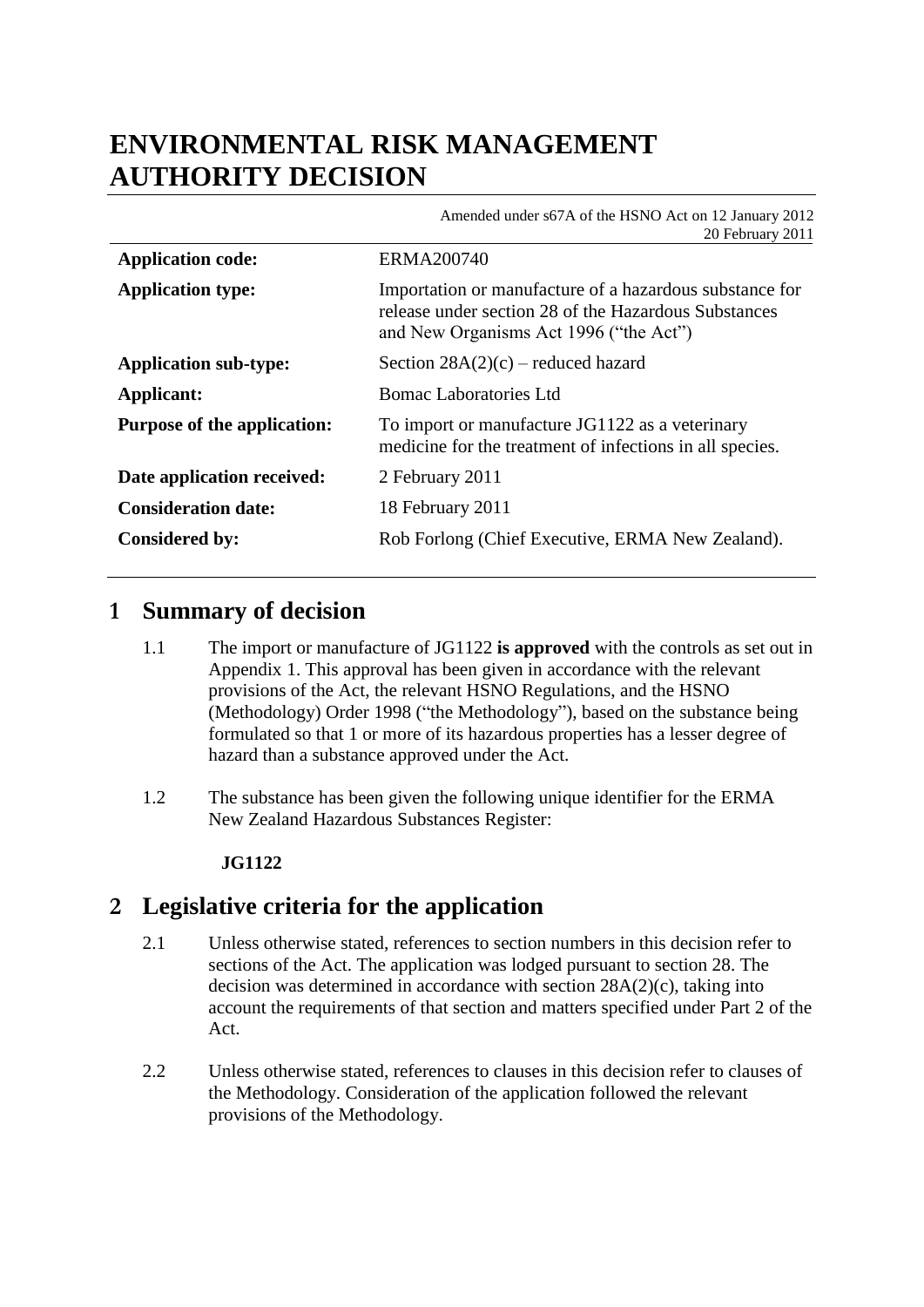## **3 Application process**

- 3.1 The purpose of this application is to gain approval to import or manufacture JG1122 as a veterinary medicine.
- 3.2 The application was formally received on 2 February 2011.
- 3.3 The Department of Labour Workplace Group, the Agricultural Compounds & Veterinary Medicines Group (ACVMG) of the New Zealand Food Safety Authority (NZFSA) and the Ministry of Health were advised of the application  $clause 2(2)(e)$ ).
	- 3.3.1 No responses were received.
- 3.4 Evaluation of the application was undertaken by the ERMA New Zealand project team which comprised the following staff members:

| Nicola Gisler     | <b>Advisor (Hazardous Substances)</b> |
|-------------------|---------------------------------------|
| Margaret Keane    | <b>Advisor (Hazardous Substances)</b> |
| <b>Jim Waters</b> | Senior Advisor (Hazardous Substances) |
| Haydn Murdoch     | Advisor (Hazardous Substances).       |

- 3.5 Further information was requested from the applicant during the evaluation of the application in accordance with section 52. Consequently the consideration of this application was postponed by two working days.
- 3.6 The application was considered by the Chief Executive of ERMA New Zealand as provided for by a delegation from the Environmental Risk Management Authority ("the Authority") under section 19(2)(d).

## **4 Consideration**

#### **Sequence of the consideration**

- 4.1 Bomac Laboratories Ltd seeks approval, under section 28, to import and manufacture JG1122 for release in New Zealand as a veterinary medicine.
- 4.2 A substance can be assessed by rapid assessment procedures, under section  $28A(2)(c)$ , if it can be shown that it has been formulated so that one or more of its hazardous properties has a lesser degree of hazard than any substance already approved under the Act.
- 4.3 The approach adopted when considering this application was:
	- to review the information provided;  $\bullet$
	- $\bullet$ to identify the composition and hazardous properties of JG1122 and of a reference substance;
	- to determine whether JG1122 has a similar use to the reference substance; and
	- to determine whether the reference substance is one that has been approved by the Authority and whether JG1122 has been formulated so that one or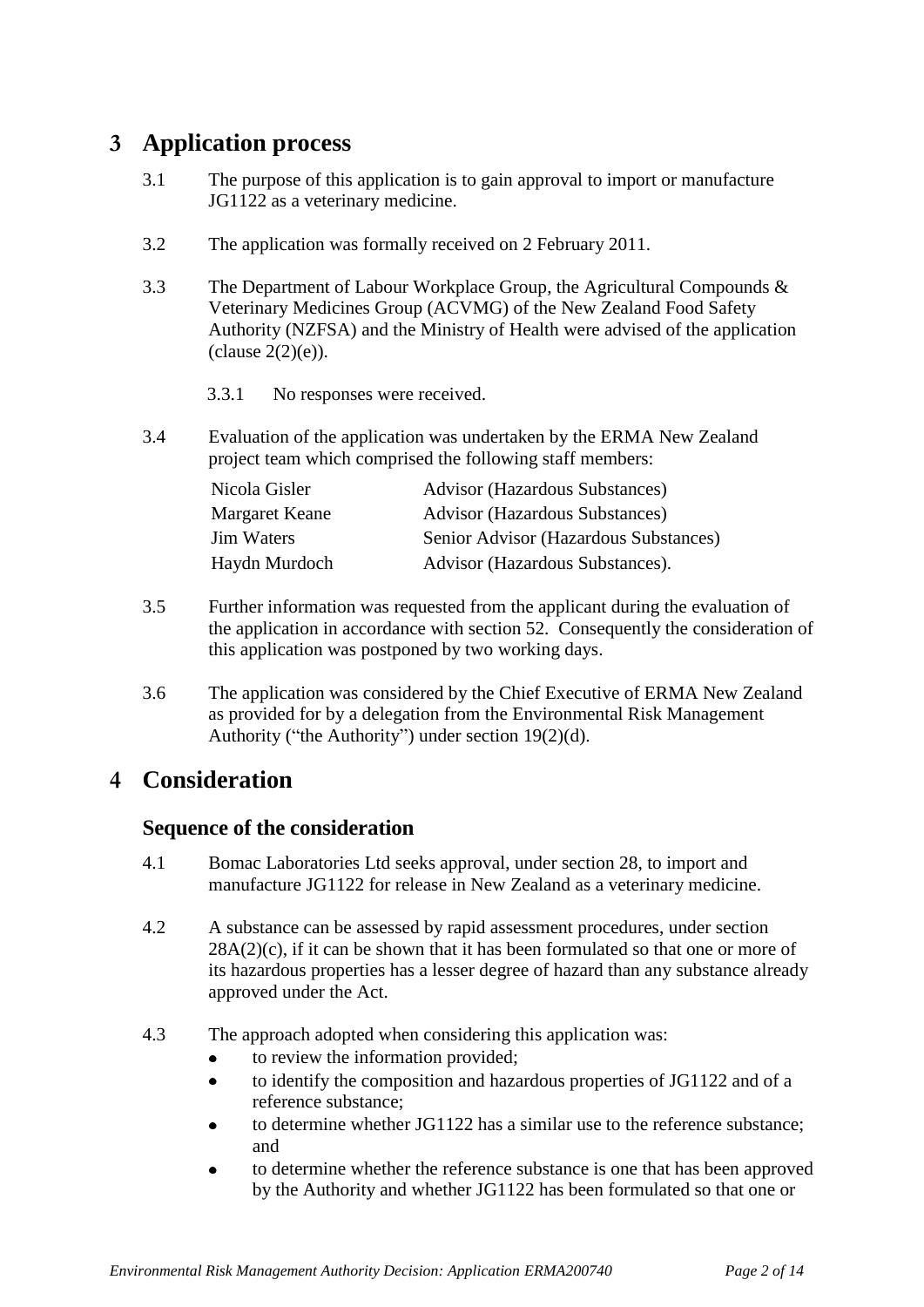more of its hazardous properties has a lesser degree of hazard than the reference substance.

- 4.4 And then:
	- to consider whether the risks posed by JG1122 are the same as, less than or  $\bullet$ greater than those posed by the reference substance;
	- to consider whether there are any other effects that mean JG1122 should  $\bullet$ not be approved under section 28A; and
	- to consider whether the controls that apply under the Act to the reference substance, modified according to the hazardous properties of JG1122 will adequately prevent or manage the adverse effects of JG1122.

#### **Information review**

4.5 The project team has reviewed all the information supplied by Bomac Laboratories Ltd, and considers that the information constitutes an adequate and appropriate basis for assessing the application (clause 8). They also consider that there are no significant uncertainties (ie sufficient to influence decision making) in the scientific and technical information relating to the risks of JG1122 (clauses 29 and 30).

### **Identification of the proposed substance**

4.6 JG1122 is a veterinary medicine formulated as a liquid containing active ingredients, and other components.

#### **Identification of the reference substance**

- 4.7 The applicant identified a reference substance with which they consider JG1122 may be compared.
- 4.8 This reference substance is considered to be eligible for comparing with JG1122 and has been used as such in this assessment.

### **Composition of JG1122 compared to that of the reference substance**

- 4.9 JG1122 and the reference substance are both liquids containing the same active ingredients and other components.
- 4.10 An active ingredient and components C and D are the major hazardous components that confer the hazard classifications on JG1122. An active ingredient and other components are the major hazardous components that confer the hazard classifications on the reference substance.
- 4.11 The overall proportion of the major hazardous components and active ingredients is slightly higher in the reference substance than in JG1122.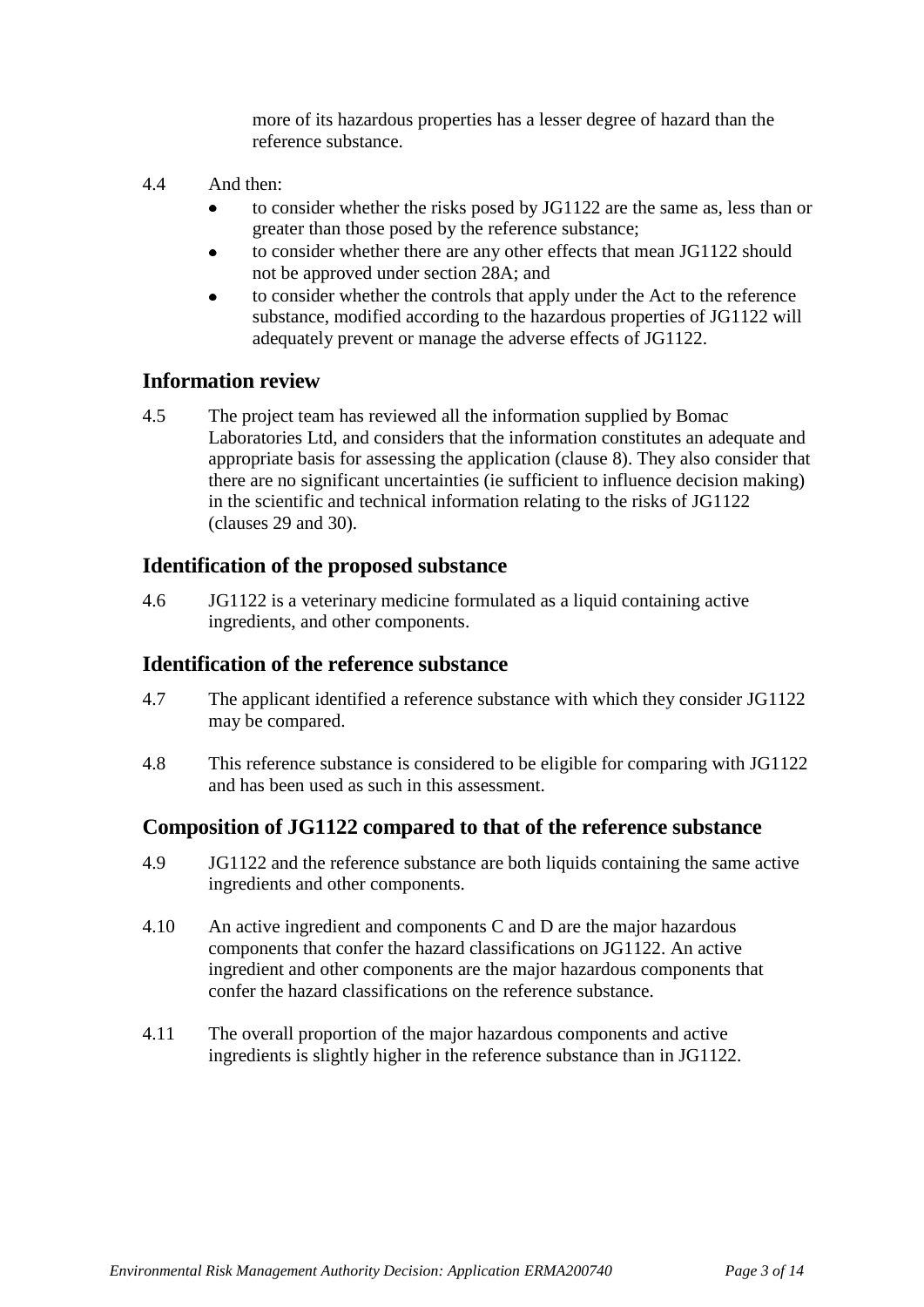## **Hazardous properties of JG1122 compared to those of the reference substance**

4.12 The project team has determined the hazard profile of JG1122 based on the information provided by the applicant and other available information. The hazard classifications for JG1122 are set out in Table 4.1 for comparison against the reference substance.

|                           | <b>Proposed</b>  | <b>Reference</b> |
|---------------------------|------------------|------------------|
| <b>Hazard Endpoint</b>    | <b>Substance</b> | <b>Substance</b> |
| Skin irritancy            | 6.3A             | 6.3A             |
| Eye irritancy/corrosivity | 6.4A             | 8.3A             |
| Contact sensitisation     |                  | 6.5B             |
| Aquatic ecotoxicity       | 9.1C             | 9 ID             |

- 4.13 The project team notes that the 9.1D hazard classification of the reference substance, requires amendment to 9.1C under section 67A of the Act.
- 4.14 The project team notes that JG1122 has a reduced hazard profile when compared with the reference substance in that it has not been classified as contact sensitiser. In addition, the reference substance is classified as an eye corrosive, whereas JG1122 is an eye irritant. The reduced hazard profile is due to the absence of hazardous excipients that are present in the reference substance.

### **Comparison of the uses of JG1122 and the reference substance**

- 4.15 JG1122 and the reference substance are both proposed for the same use to treat the same condition and applied in the same manner.
- 4.16 The project team considers that there are no other substantial differences in the lifecycles, uses, purposes and presentations between JG1122 and the reference substance.

#### **Meeting the criteria for rapid assessment under section 28A(2)(c)**

4.17 Based on the comparison and assessment detailed above, the project team considers that the criteria for rapid assessment under section 28A(2)(c) have been met through JG1122 being formulated so that one or more of its hazardous properties has a lesser degree of hazard than a substance that has been approved under the Act.

#### **Comparison of the adverse effects of JG1122 and the reference substance**

- 4.18 Given the similarities in lifecycle and use of JG1122 and the reference substance, the project team does not expect an increase in potential exposure to occur. As JG1122 is of reduced hazard, the risks it poses are less than those of the reference substance.
- 4.19 The project team considers that there are no other matters that would prevent this application from being approved under section 28A.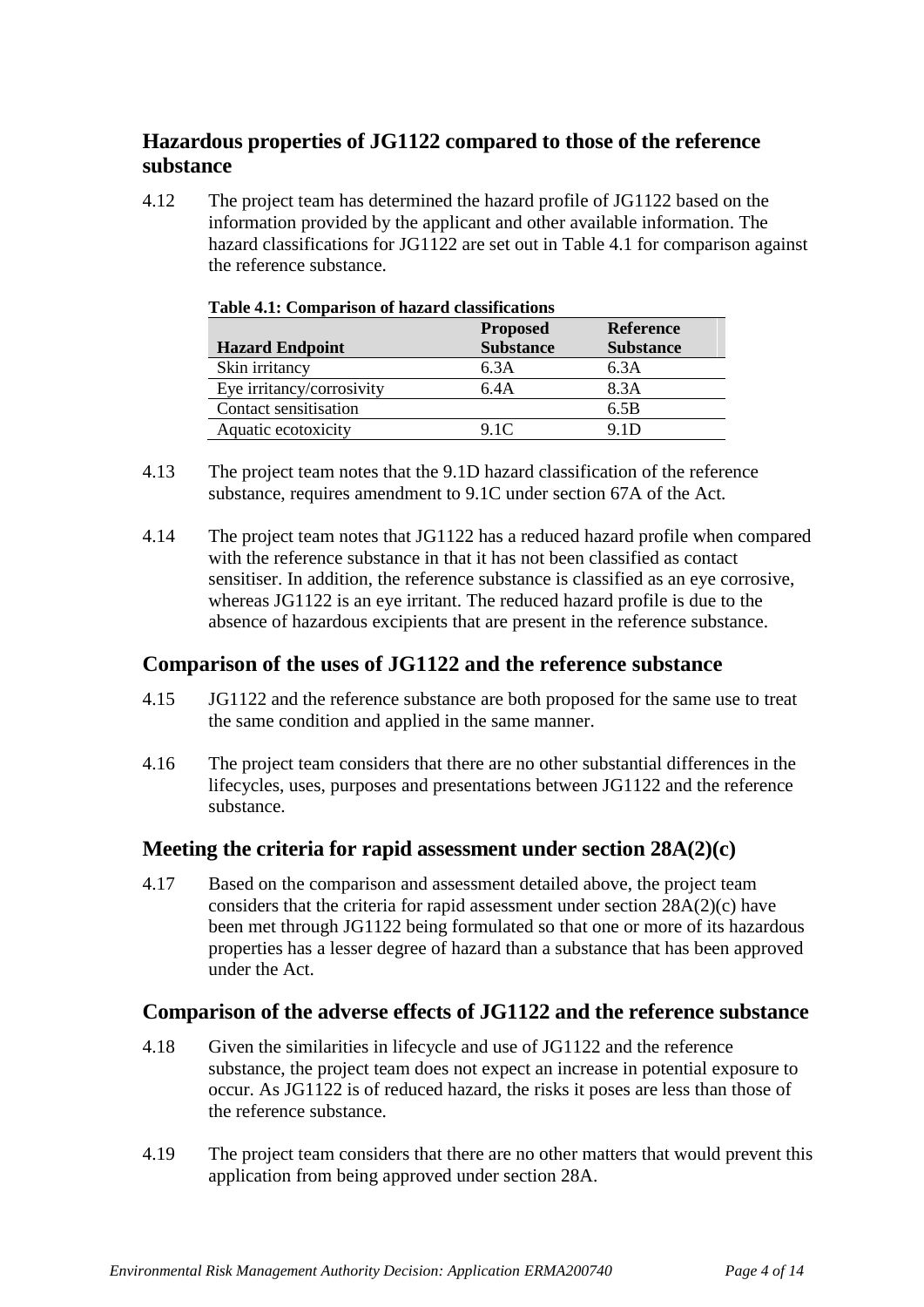## **Controls**

- 4.20 A set of controls was applied to the reference substance when it was approved under the Act. Changes that have been made in legislation subsequent to the approval of the reference substance now also apply to it (section  $77(2)(a)$ ).
- 4.21 The project team notes that the proposed and reference substances have similar use patterns, therefore most of the controls assigned to the reference substance will be applicable to the proposed substance. However, as JG1122 has a reduced hazard profile relative to the reference substance, the project team notes that the following controls assigned to the reference substance are not triggered for JG1122:

| <b>Lifecycle Stage</b>      | <b>Control</b>                     |
|-----------------------------|------------------------------------|
| <b>Identification</b>       | 12, 110, 117, 118, 122, 130        |
| Packaging                   | P <sub>14</sub> , P <sub>G</sub> 3 |
| <b>Emergency Management</b> | EM <sub>2</sub>                    |

- 4.22 The project team notes that control E2 (restrictions on use of substances in application areas), have been triggered for JG1122 on the basis of its intrinsic hazards. However, this control was not considered relevant based on the substance's use as a veterinary medicine and has therefore not been listed.
- 4.23 The following modifications, deletions, additions and combinations applied to the reference substance, as provided for under section 77 and section 77A, and are equally applicable to JG1122:

| <b>Control</b> | <b>Comment</b>                                                                                                                                                                                                                                                                                                                         |
|----------------|----------------------------------------------------------------------------------------------------------------------------------------------------------------------------------------------------------------------------------------------------------------------------------------------------------------------------------------|
| T1             | This control relates to the setting of tolerable exposure limits<br>(TELs) to control hazardous substances entering the<br>environment in quantities sufficient to present a risk to<br>people. As for the reference substance, no tolerable exposure<br>limit (TEL) is set form the substance at this time.                           |
| T <sub>2</sub> | Control T2 relates to the requirement to control exposure in<br>places of work through the setting of WESs. The Agency<br>typically adopts WES values listed in the Workplace<br>Exposure Standards document (Effective from December<br>$2010$ :<br>http://www.osh.govt.nz/publications/booklets/wes-dec-<br>$2010$ /wes-dec-2010.pdf |
|                | The project team notes that Department of Labour WES<br>values have been set for Components B1, B2 and I in the<br>proposed substance; however, as the concentrations of<br>Components B1 and B2 are low, the project team considers<br>only the WES value for Component I is applicable to<br>JG1122.                                 |
| E1             | This control relates to the setting of environmental exposure<br>limits (EELs) to control hazardous substances entering the<br>environment in quantities sufficient to present a risk to the<br>environment. As for the reference substance, no<br>environmental exposure limit (EEL) is set for this substance                        |

4.23.1 Setting of exposure limits: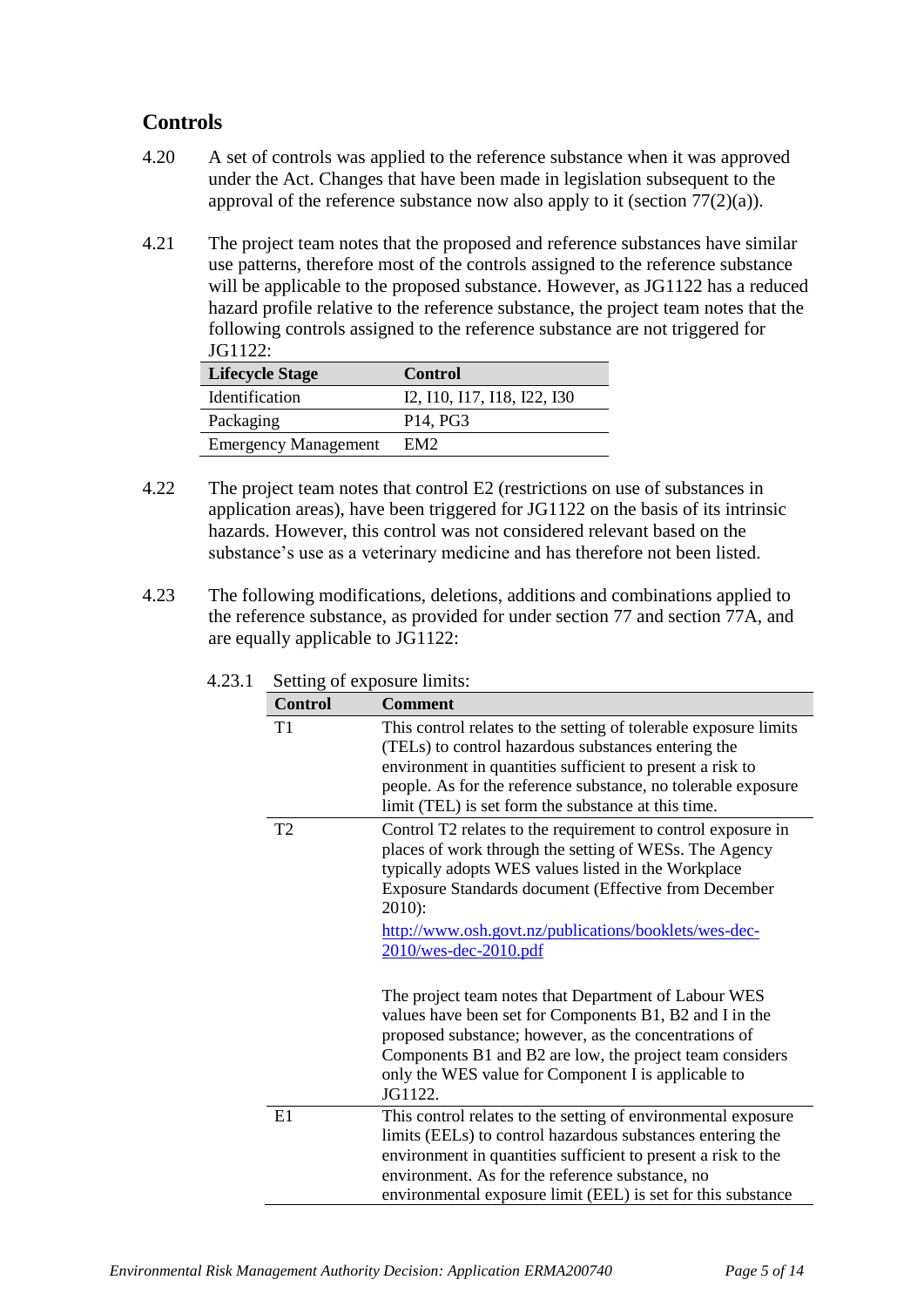| <b>Control</b>            | <b>Comment</b>                                                 |
|---------------------------|----------------------------------------------------------------|
|                           | at this time. The default EELs, set under regulation 32 of the |
|                           | Hazardous Substances (Classes 6, 8, and 9 Controls)            |
| Regulations, are deleted. |                                                                |
|                           |                                                                |

#### 4.23.2 Varied Controls:

| <b>Controls</b> | <b>Comment</b>                                                  |
|-----------------|-----------------------------------------------------------------|
| T7              | Control T7 relates to restrictions on the carriage of toxic     |
|                 | substances on passenger service vehicles. For JG1122, the       |
|                 | project team considers that Regulation $101$ should apply as if |
|                 | the maximum quantity per package of a 6.5B substance is         |
|                 | $1.0 L$ , rather than $0.1 L$ .                                 |

#### 4.23.3 Additional Controls

| <b>Controls</b> | <b>Comment</b>                                                                                                                                                                                                          |  |
|-----------------|-------------------------------------------------------------------------------------------------------------------------------------------------------------------------------------------------------------------------|--|
| use control     | As the proposed substance's assessment of risk has been<br>based on its use as a veterinary medicine, the following use<br>restriction control is added:                                                                |  |
|                 | JG1122 shall only be used as a veterinary medicine.                                                                                                                                                                     |  |
| Schedule 8      | Addition of controls relating to stationary container systems<br>as set out in Schedule $8^2$ .                                                                                                                         |  |
| <b>EM12</b>     | The following subclauses are proposed for addition after<br>subclause (3) of regulation $36^3$ :                                                                                                                        |  |
|                 | (4)<br>For the purposes of this regulation, and regulations 37<br>to 40, where this substance is contained in pipework<br>that is installed and operated so as to manage any loss<br>of containment in the pipework it- |  |
|                 | (a)<br>is not to be taken into account in determining<br>whether a place is required to have a secondary<br>containment system; and                                                                                     |  |
|                 | (b)<br>is not required to be located in a secondary<br>containment system.                                                                                                                                              |  |
|                 | (5)<br>In this clause, pipework—                                                                                                                                                                                        |  |
|                 | means piping that-<br>(a)                                                                                                                                                                                               |  |
|                 | (i)<br>is connected to a stationary container;<br>and                                                                                                                                                                   |  |
|                 | (ii)<br>is used to transfer a hazardous substance<br>into or out of the stationary container;<br>and                                                                                                                    |  |
|                 | includes a process pipeline or a transfer line.<br>(b)                                                                                                                                                                  |  |
| <b>EM12</b>     | The following subclauses are added at the end of regulation<br>$372$ (control EM12) to take into account any risk of adverse<br>effects posed by pooling hazardous substances:                                          |  |
|                 | If pooling substances which do not have class 1 to 5<br>(2)<br>hazard classifications are held in a place above<br>ground in containers each of which has a capacity of<br>60 litres or less-                           |  |
|                 | if the place's total pooling potential is less than<br>(a)                                                                                                                                                              |  |

<sup>&</sup>lt;sup>1</sup> Hazardous Substances (Classes 6, 8 and 9 Controls) Regulations 2001

 $\overline{a}$ 

<sup>2</sup> Hazardous Substances (Dangerous Goods and Scheduled Toxic Substances) Transfer Notice 2004 (Supplement to the New Zealand Gazette, 26 March 2004, No. 35, page 767), as amended

<sup>3</sup> Hazardous Substances (Emergency Management) Regulations 2001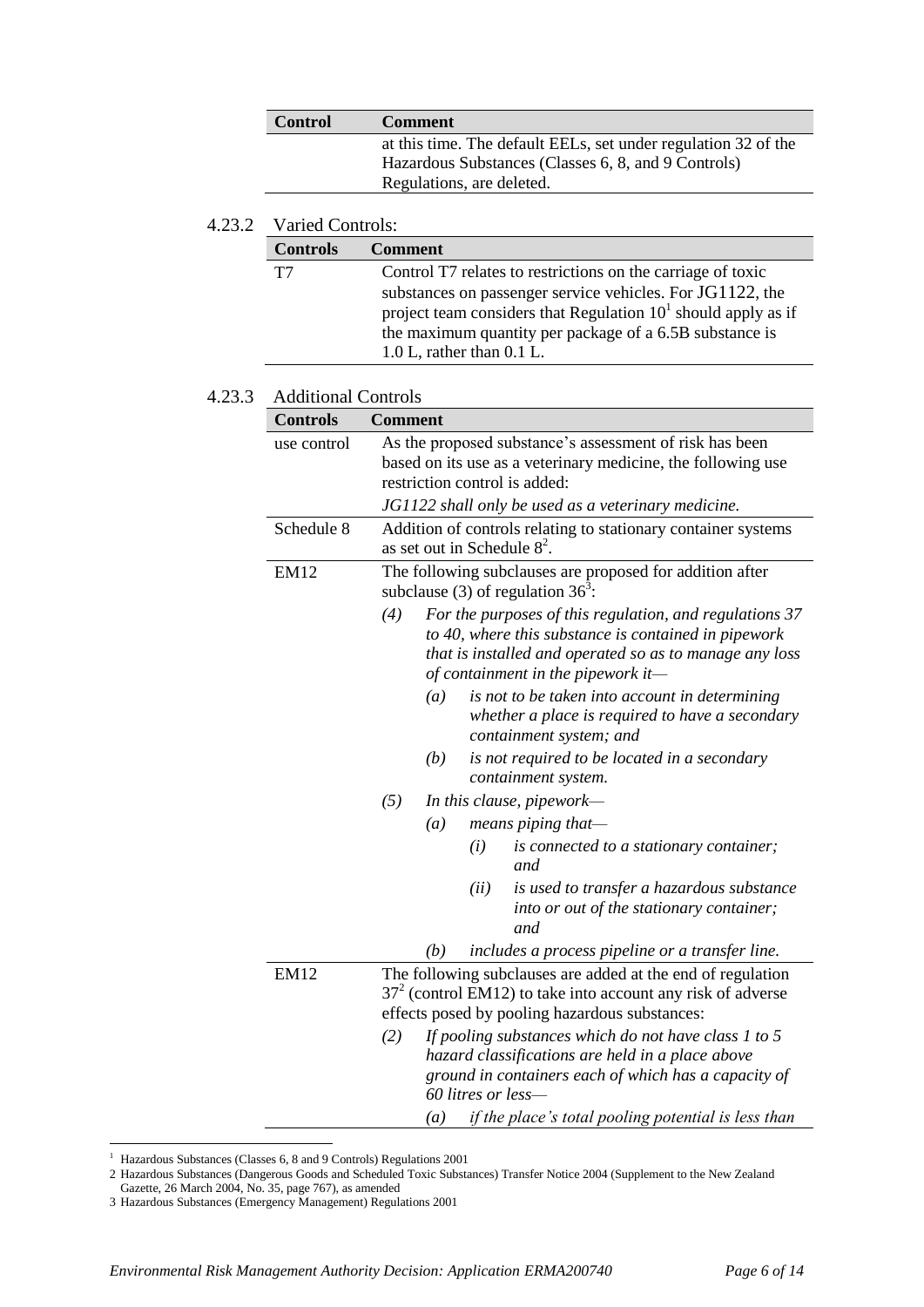| <b>Controls</b> | <b>Comment</b>                                                                                                                                                                                                                                                                                                                                                                                                                                                                                                                                                                                                                                                                                                                                                                                                                                                                                                                                                |
|-----------------|---------------------------------------------------------------------------------------------------------------------------------------------------------------------------------------------------------------------------------------------------------------------------------------------------------------------------------------------------------------------------------------------------------------------------------------------------------------------------------------------------------------------------------------------------------------------------------------------------------------------------------------------------------------------------------------------------------------------------------------------------------------------------------------------------------------------------------------------------------------------------------------------------------------------------------------------------------------|
|                 | 20,000 litres, the secondary containment system<br>must have a capacity of at least 25% of that total<br>pooling potential:<br>(b)<br>if the place's total pooling potential is 20,000<br>litres or more, the secondary containment<br>system must have a capacity of the greater of-<br>5% of the total pooling potential; or<br>(i)<br>5,000 litres.<br>(ii)                                                                                                                                                                                                                                                                                                                                                                                                                                                                                                                                                                                                |
|                 | (3)<br>Pooling substances to which subclause (2) applies<br>must be segregated where appropriate to ensure that<br>leakage of one substance may not adversely affect the<br>container of another substance.                                                                                                                                                                                                                                                                                                                                                                                                                                                                                                                                                                                                                                                                                                                                                   |
| <b>EM12</b>     | The following subclauses are added at the end of regulation<br>$381$ (control EM12) to take into account any risk of adverse<br>effects posed by pooling hazardous substances:<br>(2)<br>If pooling substances which do not have class 1 to 5<br>hazard classifications are held in a place above<br>ground in containers 1 or more of which have a<br>capacity of more than 60 litres but none of which have<br>a capacity of more than 450 litres-<br>if the place's total pooling potential is less than<br>(a)<br>20,000 litres, the secondary containment system<br>must have a capacity of either 25% of that total<br>pooling potential or 110% of the capacity of the<br>largest container, whichever is the greater:<br>(b)<br>if the place's total pooling potential is $20,000$<br>litres or more, the secondary containment<br>system must have a capacity of the greater of-<br>(i) 5% of the total pooling potential; or<br>$(ii)$ 5,000 litres |
|                 | (3)<br>Pooling substances to which subclause (2) applies<br>must be segregated where appropriate to ensure that<br>the leakage of one substance may not adversely affect<br>the container of another substance.                                                                                                                                                                                                                                                                                                                                                                                                                                                                                                                                                                                                                                                                                                                                               |

4.24 Taking into account the control modifications and additions detailed above, the proposed controls for JG1122 are detailed in Appendix 1.

## **5 Environmental user charges**

5.1 The project team considers that use of controls on JG1122 is an effective means of managing risks associated with this substance. At this time, no consideration has been given as to whether or not environmental user charges should be applied to this substance as an alternative or additional means of achieving effective risk management. Accordingly, no report has been made to the Minister for the Environment.

 $\overline{a}$ 

<sup>1</sup> Hazardous Substances (Emergency Management) Regulations 2001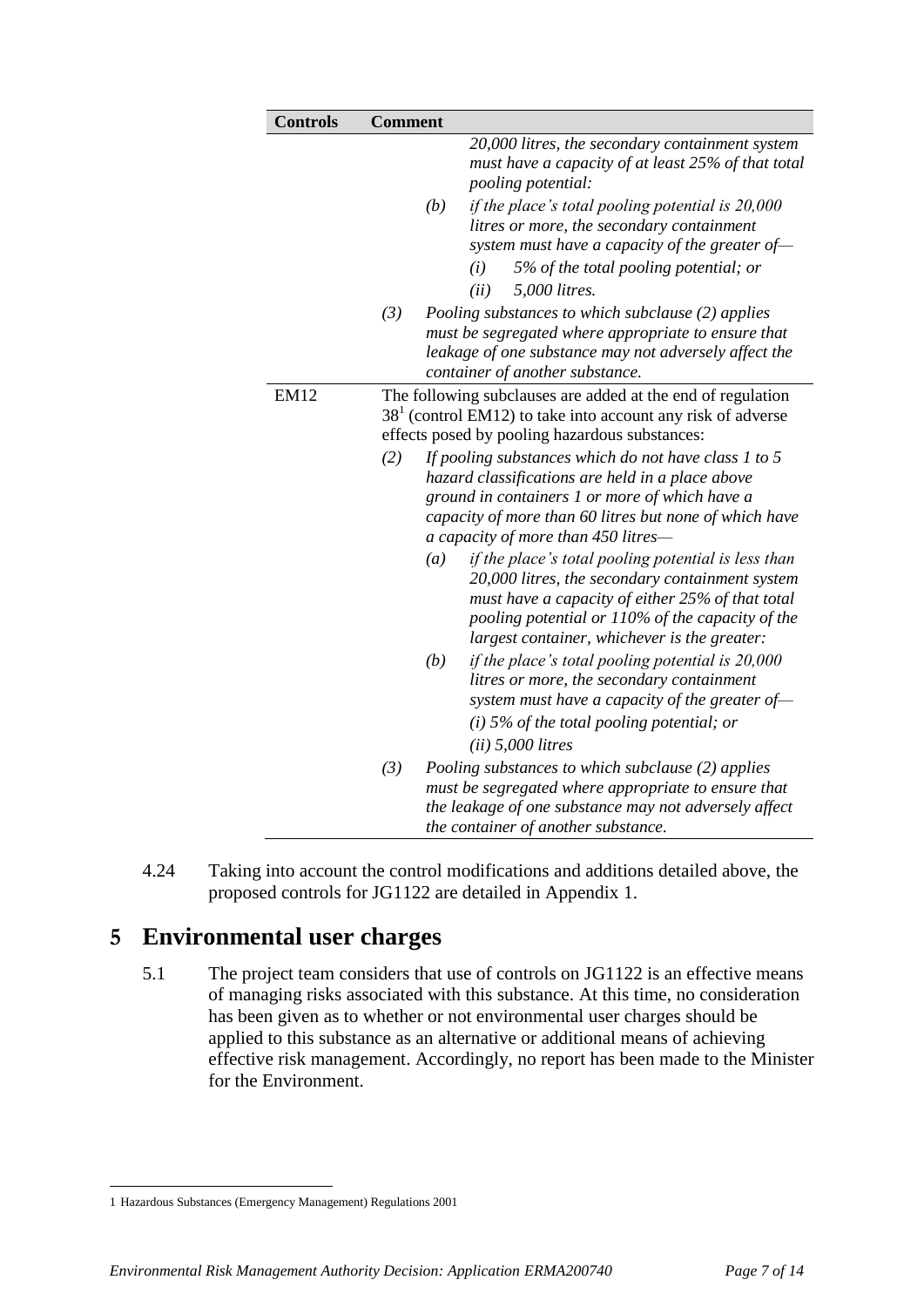## **6 Decision**

- 6.1 Pursuant to section 28A, I have considered this application to import and manufacture a hazardous substance for release made under section 28.
- 6.2 Having considered the composition, hazardous properties, and proposed use of JG1122, I am satisfied that it meets the criteria for rapid assessment under section  $28A(2)(c)$  in that it has been formulated so that one or more of its hazardous properties has a lesser degree of hazard than an approved reference substance.
- 6.3 I am satisfied with the hazard classifications identified by the project team in Table 4.1 and confer them accordingly to JG1122.
- 6.4 As the risks posed by JG1122 are less than the reference substance, I consider that applying the same suite of controls to JG1122 with the variations and additions proposed, in paragraphs 4.21 to 4.23.3 (inclusive), will ensure adequate management of any adverse effects.
- 6.5 In this consideration, I have also applied the following criteria in the Methodology:
	- clause 9 equivalent of sections 5, 6 and 8;  $\bullet$
	- clause 12 risk assessment;  $\bullet$
	- clause 21 the decision accords with the requirements of the Act and  $\bullet$ regulations;
	- clause 24 the use of recognised risk identification, assessment, evaluation  $\blacksquare$ and management techniques;
	- clause 25 the evaluation of risks; and
	- clause 35 the costs and benefits of varying the default controls.
- 6.1 The application to import and manufacture the hazardous substance, JG1122, for release is thus **approved** with controls as detailed in Appendix 1.

| Rob Forlong                            | Date:            |  |
|----------------------------------------|------------------|--|
| Chief Executive, ERMA New Zealand      |                  |  |
|                                        |                  |  |
| <b>JG1122</b>                          |                  |  |
| <b>ERMA New Zealand Approval Code:</b> | <b>HSR100478</b> |  |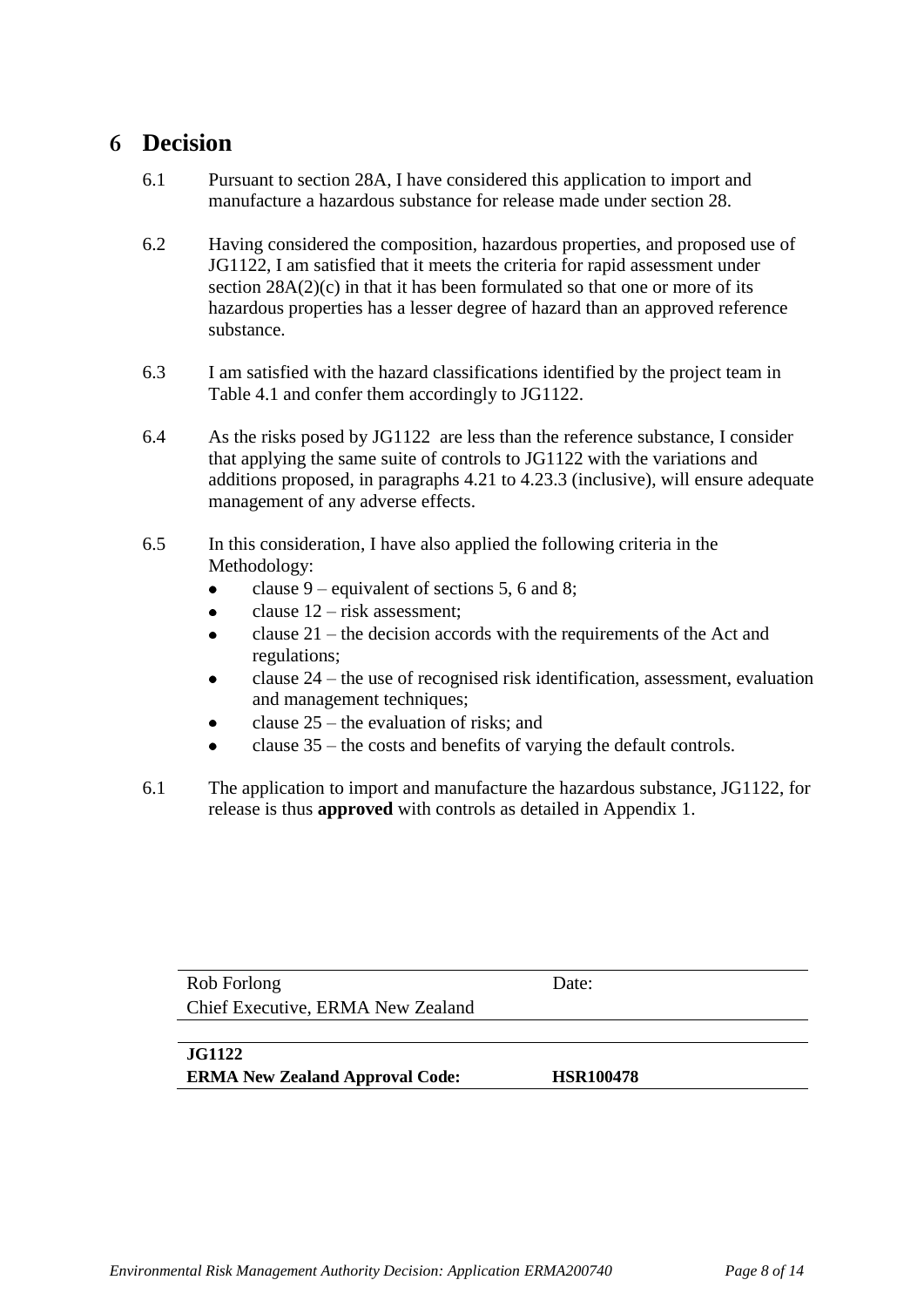# Amendment January 2012

The 6.3 classification in table 4.1 on page 4 was incorrectly listed as 6.3B. This was amended to 6.3A as a correction to a technical error under s67A of the HSNO Act.

| Rob Forlong                            | Date:     |  |
|----------------------------------------|-----------|--|
| Chief Executive, EPA New Zealand       |           |  |
|                                        |           |  |
| <b>JG1122</b>                          |           |  |
| <b>EPA New Zealand Amendment Code:</b> | APP201207 |  |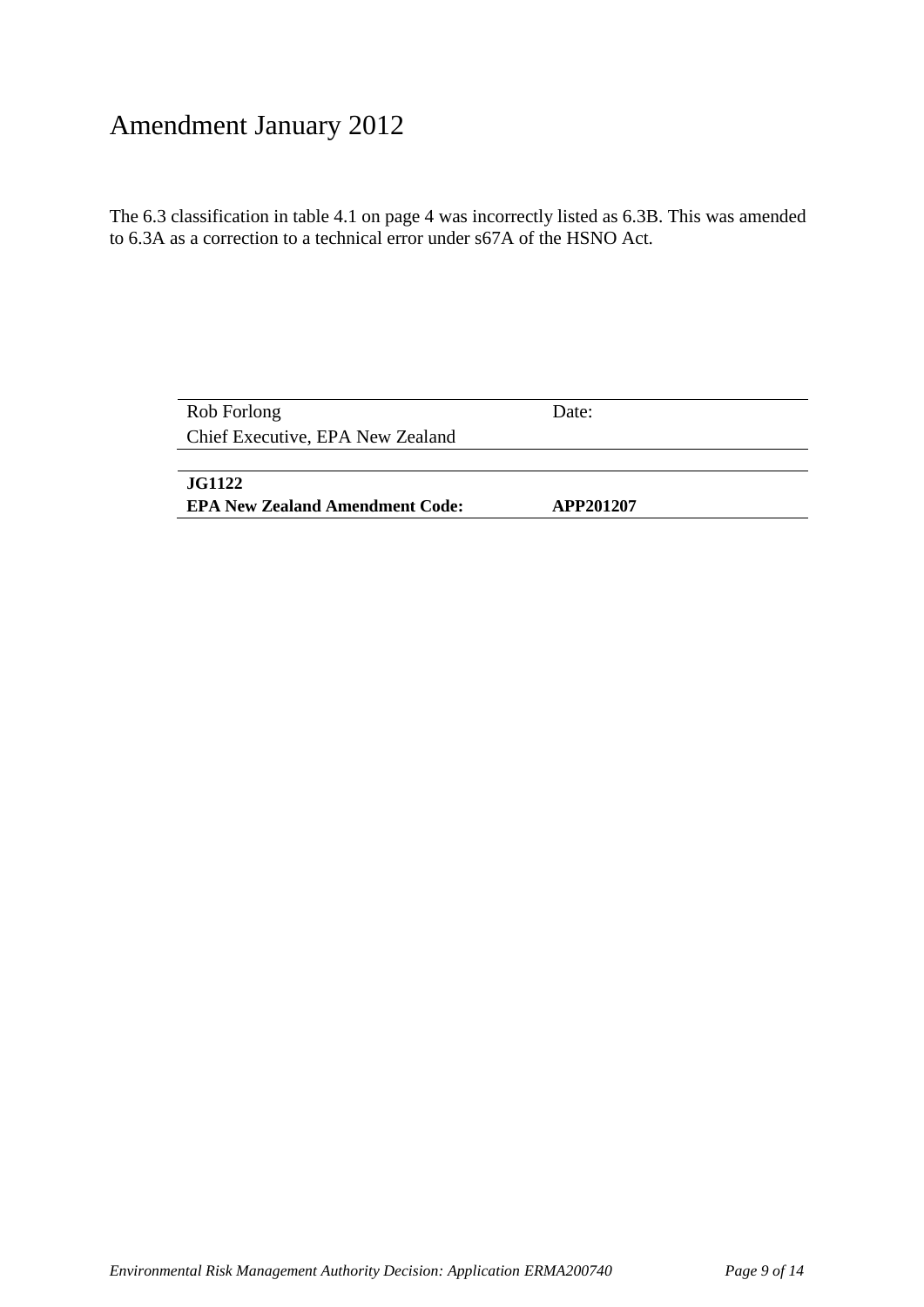# **Appendix 1: Controls applying to JG1122**

The controls imposed are as follows. The regulations cited should be referred to for definitions and exemptions. The ERMA New Zealand publication *User Guide to Control Regulations* provides useful guidance on the controls.

#### **Table A1.1: Controls – codes, regulations and variations**

| Hazardous Substances (Classes 6, 8, and 9 Controls) Regulations 2001 |                                   |                                                                                                                             |                                                                                                                                                                                 |  |  |  |  |
|----------------------------------------------------------------------|-----------------------------------|-----------------------------------------------------------------------------------------------------------------------------|---------------------------------------------------------------------------------------------------------------------------------------------------------------------------------|--|--|--|--|
| Code                                                                 | <b>Regulation</b>                 | <b>Description</b>                                                                                                          | <b>Variation</b>                                                                                                                                                                |  |  |  |  |
| T <sub>1</sub>                                                       | $11 - 27$                         | Limiting exposure to toxic<br>substances through the setting of<br><b>TELs</b>                                              | No TELs are set for this substance at this time.                                                                                                                                |  |  |  |  |
| T <sub>2</sub>                                                       | 29, 30                            | work through the setting of<br>WESs.                                                                                        | Controlling exposure in places of A WES value is set for Component I at this time.                                                                                              |  |  |  |  |
| T <sub>4</sub>                                                       | $\tau$                            | Requirements for equipment<br>used to handle substances                                                                     |                                                                                                                                                                                 |  |  |  |  |
| T <sub>5</sub>                                                       | $8\,$                             | Requirements for protective<br>clothing and equipment                                                                       |                                                                                                                                                                                 |  |  |  |  |
| T7                                                                   | 10                                | Restrictions on the carriage of<br>toxic or corrosive substances on<br>passenger service vehicles                           | Regulation 10 applies to this substance as if the<br>item in Schedule 2 of the regulations relating to the<br>6.5B hazard classification of a liquid was replaced<br>by $1 L$ . |  |  |  |  |
|                                                                      |                                   | Hazardous Substances (Classes 6, 8, and 9 Controls) Regulations 2001                                                        |                                                                                                                                                                                 |  |  |  |  |
| Code                                                                 | <b>Regulation</b>                 | <b>Description</b>                                                                                                          | <b>Variation</b>                                                                                                                                                                |  |  |  |  |
| E1                                                                   | $32 - 45$                         | Limiting exposure to ecotoxic<br><b>EELs</b>                                                                                | No EELs are set for this substance at this time and<br>substances through the setting of the default EEL values are deleted.                                                    |  |  |  |  |
| E <sub>6</sub>                                                       | $\overline{7}$                    | Requirements for equipment<br>used to handle substances                                                                     |                                                                                                                                                                                 |  |  |  |  |
| <b>Hazardous Substances (Identification) Regulations 2001</b>        |                                   |                                                                                                                             |                                                                                                                                                                                 |  |  |  |  |
| Code                                                                 | <b>Regulation</b>                 | <b>Description</b>                                                                                                          | <b>Variation</b>                                                                                                                                                                |  |  |  |  |
| I1                                                                   | $6, 7, 32 - 35,$<br>$36(1) - (7)$ | Identification requirements,<br>duties of persons in charge,<br>accessibility, comprehensibility,<br>clarity and durability |                                                                                                                                                                                 |  |  |  |  |
| I3                                                                   | 9                                 | Priority identifiers for ecotoxic<br>substances                                                                             |                                                                                                                                                                                 |  |  |  |  |
| <b>I9</b>                                                            | 18                                | Secondary identifiers for all<br>hazardous substances                                                                       |                                                                                                                                                                                 |  |  |  |  |
| I11                                                                  | 20                                | Secondary identifiers for                                                                                                   |                                                                                                                                                                                 |  |  |  |  |

ecotoxic substances

requirements, including

in multiple packaging

General documentation

situations where substances are

I16 25 Secondary identifiers for toxic

I19 29 – 31 Additional information

I23 41 Specific documentation

 $I21 \hspace{1.5cm} 37 - 39, 47 -$ 50

substances

requirements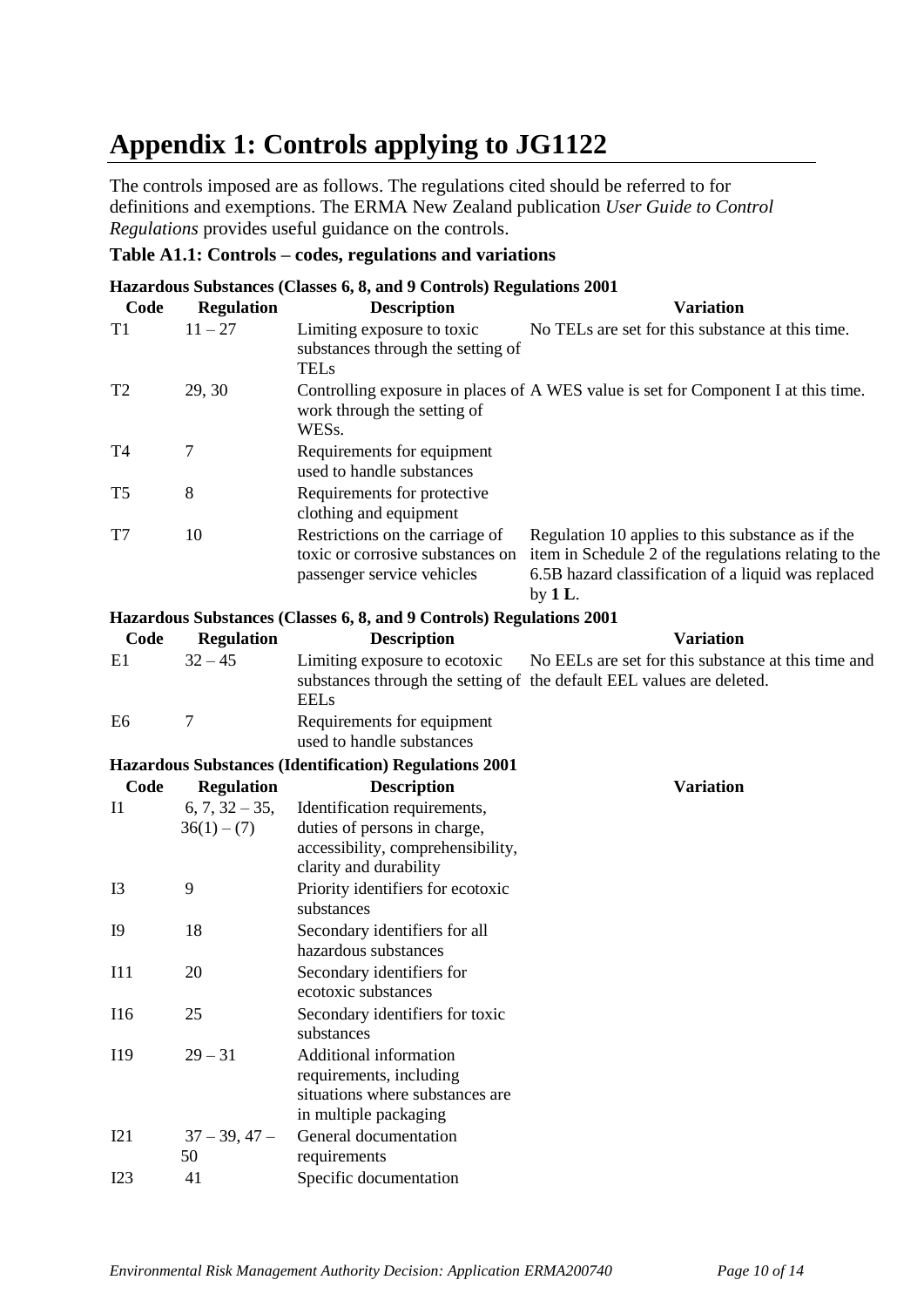|                                                          |                    | requirements for ecotoxic<br>substances                           |                                                                                     |  |  |  |  |  |  |
|----------------------------------------------------------|--------------------|-------------------------------------------------------------------|-------------------------------------------------------------------------------------|--|--|--|--|--|--|
| <b>I28</b>                                               | 46                 | Specific documentation<br>requirements for toxic substances       |                                                                                     |  |  |  |  |  |  |
| I29                                                      | 51, 52             | Signage requirements                                              |                                                                                     |  |  |  |  |  |  |
| <b>Hazardous Substances (Packaging) Regulations 2001</b> |                    |                                                                   |                                                                                     |  |  |  |  |  |  |
| Code                                                     | <b>Regulation</b>  | <b>Description</b>                                                | <b>Variation</b>                                                                    |  |  |  |  |  |  |
| P <sub>1</sub>                                           | 5, 6, 7(1), 8      | General packaging requirements                                    |                                                                                     |  |  |  |  |  |  |
| P <sub>3</sub>                                           | 9                  | Criteria that allow substances to                                 |                                                                                     |  |  |  |  |  |  |
|                                                          |                    | be packaged to a standard not                                     |                                                                                     |  |  |  |  |  |  |
|                                                          |                    | meeting Packing Group I, II or                                    |                                                                                     |  |  |  |  |  |  |
|                                                          |                    | III criteria                                                      |                                                                                     |  |  |  |  |  |  |
| P13                                                      | 19                 | Packaging requirements for toxic<br>substances                    |                                                                                     |  |  |  |  |  |  |
| PS4                                                      | Schedule 4         | Packaging requirements as<br>specified in Schedule 4              |                                                                                     |  |  |  |  |  |  |
|                                                          |                    | <b>Hazardous Substances (Disposal) Regulations 2001</b>           |                                                                                     |  |  |  |  |  |  |
| Code                                                     | <b>Regulation</b>  | <b>Description</b>                                                | <b>Variation</b>                                                                    |  |  |  |  |  |  |
| D <sub>4</sub>                                           | 8                  | Disposal requirements for toxic                                   |                                                                                     |  |  |  |  |  |  |
|                                                          |                    | and corrosive substances                                          |                                                                                     |  |  |  |  |  |  |
| D <sub>5</sub>                                           | 9                  | Disposal requirements for                                         |                                                                                     |  |  |  |  |  |  |
|                                                          |                    | ecotoxic substances                                               |                                                                                     |  |  |  |  |  |  |
| D <sub>6</sub>                                           | 10                 | Disposal requirements for<br>packages                             |                                                                                     |  |  |  |  |  |  |
| D <sub>7</sub>                                           | 11, 12             | Information requirements for                                      |                                                                                     |  |  |  |  |  |  |
|                                                          |                    | manufacturers, importers and                                      |                                                                                     |  |  |  |  |  |  |
|                                                          |                    | suppliers, and persons in charge                                  |                                                                                     |  |  |  |  |  |  |
| D <sub>8</sub>                                           | 13, 14             | Documentation requirements for                                    |                                                                                     |  |  |  |  |  |  |
|                                                          |                    | manufacturers, importers and<br>suppliers, and persons in charge  |                                                                                     |  |  |  |  |  |  |
|                                                          |                    | Hazardous Substances (Emergency Management) Regulations 2001      |                                                                                     |  |  |  |  |  |  |
| Code                                                     | <b>Regulation</b>  | <b>Description</b>                                                | <b>Variation</b>                                                                    |  |  |  |  |  |  |
| EM1                                                      | $6, 7, 9 - 11$     | Level 1 information requirements                                  |                                                                                     |  |  |  |  |  |  |
|                                                          |                    | for suppliers and persons in                                      |                                                                                     |  |  |  |  |  |  |
|                                                          |                    | charge                                                            |                                                                                     |  |  |  |  |  |  |
| EM <sub>6</sub>                                          | 8(e)               | Information requirements for                                      |                                                                                     |  |  |  |  |  |  |
|                                                          |                    | toxic substances                                                  |                                                                                     |  |  |  |  |  |  |
| EM7                                                      | 8(f)               | Information requirements for                                      |                                                                                     |  |  |  |  |  |  |
|                                                          |                    | ecotoxic substances                                               |                                                                                     |  |  |  |  |  |  |
| EM <sub>8</sub>                                          | $12 - 16$ , $18 -$ | Level 2 information requirements                                  |                                                                                     |  |  |  |  |  |  |
|                                                          | 20                 | for suppliers and persons in                                      |                                                                                     |  |  |  |  |  |  |
|                                                          | $25 - 34$          | charge                                                            |                                                                                     |  |  |  |  |  |  |
| EM11                                                     |                    | Level 3 emergency management<br>requirements: duties of person in |                                                                                     |  |  |  |  |  |  |
|                                                          |                    | charge, emergency response                                        |                                                                                     |  |  |  |  |  |  |
|                                                          |                    | plans                                                             |                                                                                     |  |  |  |  |  |  |
| <b>EM12</b>                                              | $35 - 41$          |                                                                   | Level 3 emergency management The following subclauses are added after subclause     |  |  |  |  |  |  |
|                                                          |                    | requirements: secondary                                           | $(3)$ of regulation 36:                                                             |  |  |  |  |  |  |
|                                                          |                    | containment                                                       | (4) For the purposes of this regulation, and                                        |  |  |  |  |  |  |
|                                                          |                    |                                                                   | regulations 37 to 40, where this substance is                                       |  |  |  |  |  |  |
|                                                          |                    |                                                                   | contained in pipework that is installed and<br>operated so as to manage any loss of |  |  |  |  |  |  |
|                                                          |                    |                                                                   |                                                                                     |  |  |  |  |  |  |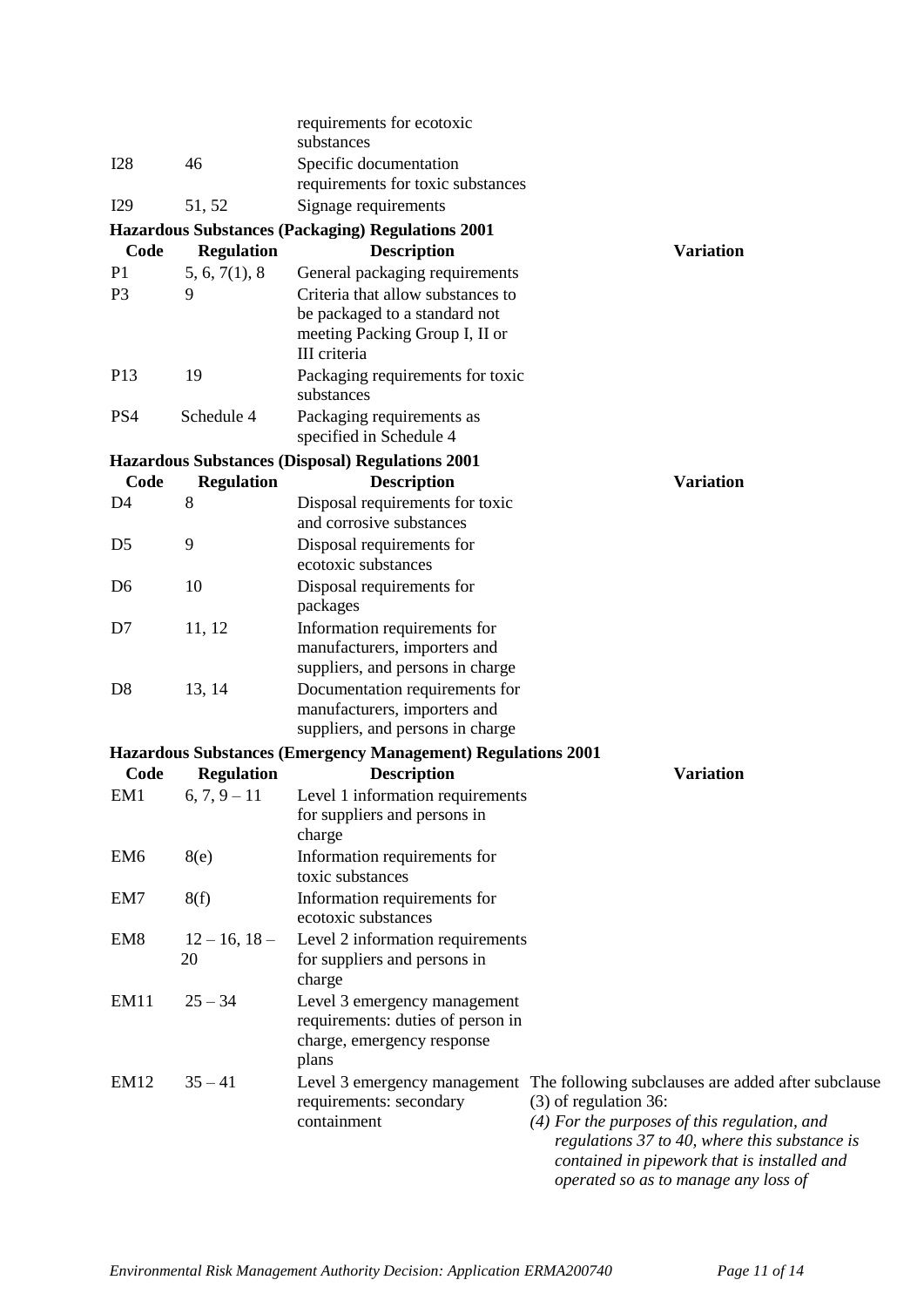*containment in the pipework it—*

- *(a) is not to be taken into account in determining whether a place is required to have a secondary containment system; and*
- *(b) is not required to be located in a secondary containment system.*
- *(5) In this clause, pipework—*
	- *(a) means piping that—*
		- *(i) is connected to a stationary container; and*
		- *(ii) is used to transfer a hazardous substance into or out of the stationary container; and*
		- *(b) includes a process pipeline or a transfer line.*

The following subclauses are added at the end of regulation 37:

- *(2) If pooling substances which do not have class 1 to 5 hazard classifications are held in a place above ground in containers each of which has a capacity of 60 litres or less—*
	- *(a if the place's total pooling potential is less than 20,000 litres, the secondary containment system must have a capacity of at least 25% of that total pooling potential:*
	- *(b) if the place's total pooling potential is 20,000 litres or more, the secondary containment system must have a capacity of the greater of—*
		- *(i) 5% of the total pooling potential; or (ii) 5,000 litres.*
- *(3) Pooling substances to which subclause (2) applies must be segregated where appropriate to ensure that leakage of one substance may not adversely affect the container of another substance.*

The following subclauses are added at the end of regulation 38:

- *(2) If pooling substances which do not have class 1 to 5 hazard classifications are held in a place above ground in containers 1 or more of which have a capacity of more than 60 litres but none of which have a capacity of more than 450 litres—*
	- *(a) if the place's total pooling potential is less than 20,000 litres, the secondary containment system must have a capacity of either 25% of that total pooling potential or 110% of the capacity of the largest container, whichever is the greater:*
	- *(b) if the place's total pooling potential is 20,000 litres or more, the secondary containment system must have a capacity of*